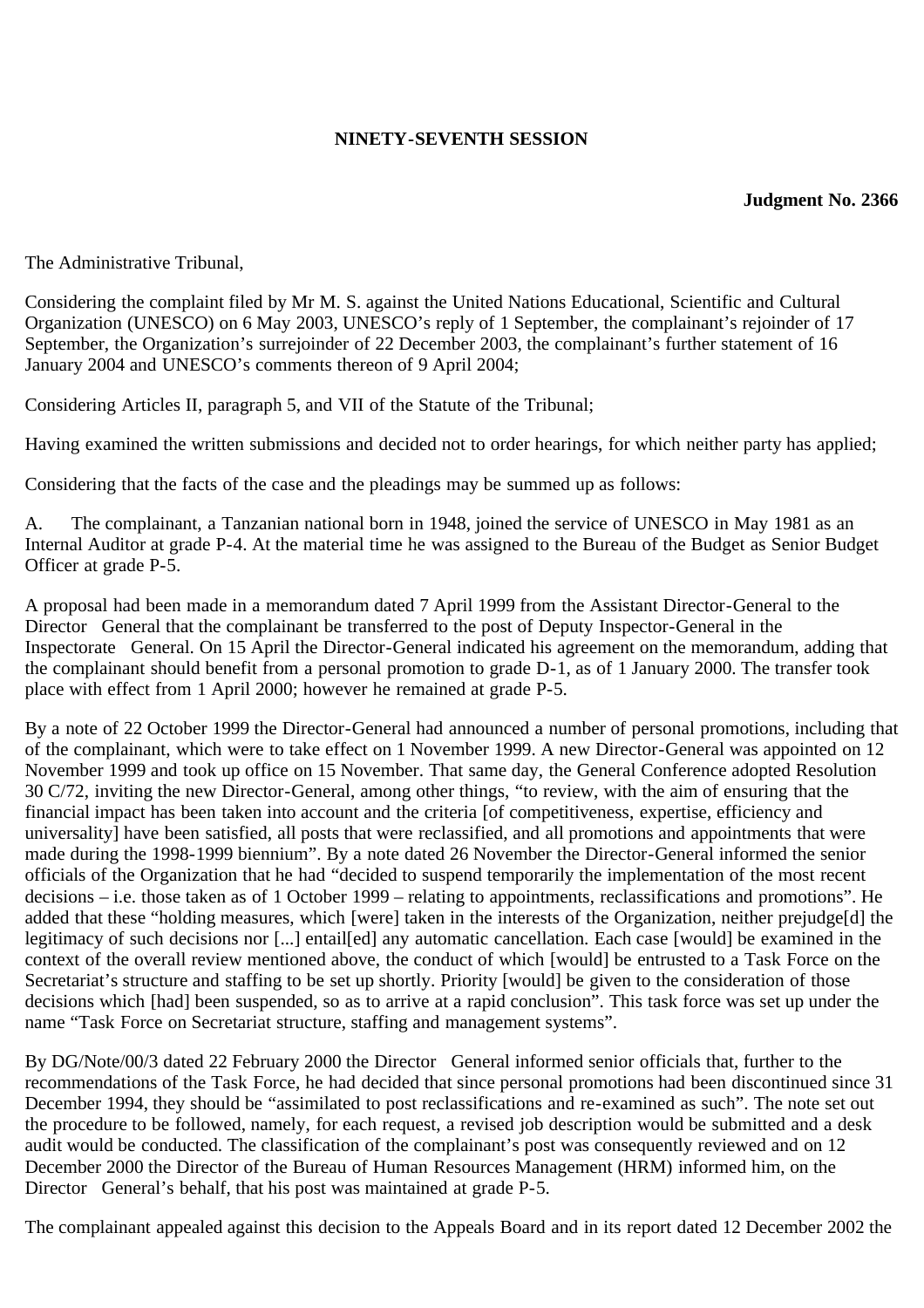Board found that the decision to promote the complainant had been confirmed in a memorandum of 19 April 1999 and communicated to the Executive Board for information on 30 September 1999; consequently, it was erroneous on the part of the Administration to include the complainant's promotion among the suspended cases. The Board recommended that the complainant's promotion to grade D-1 be granted. In a letter dated 21 February 2003 the Director-General informed the complainant that he had decided to reject the Board's recommendation insofar as it inferred the existence of a binding decision – taken before 1 October 1999 – to promote the complainant. He added that he had instructed HRM to review the situation of the complainant's post and ensure that a desk audit be completed in accordance with the procedures outlined in DG/Note/00/3 of 22 February 2000. That is the impugned decision.

On 2 December 2003 the complainant was informed in writing by the Director of HRM that, following a desk audit of his post carried out by an external evaluator, the Director General had decided to maintain the complainant's grade at P-5. He was told to consider this as a final decision.

B. The complainant submits that he is contesting the arbitrary and discriminatory measures taken by the Administration to implement Resolution 30 C/72. The Resolution did not specify "a cut-off date", but instead instructed the Director-General to review all promotions and appointments made during the 1998 99 biennium. The Director-General acted arbitrarily by reviewing only those made after 1 October 1999. Furthermore, the Organization does not attempt to explain this date, other than saying that it lies within the Director-General's discretionary authority to interpret the Resolution.

There have been several breaches of the principle of equal treatment. First, only those promotions and appointments made after 1 October 1999 were suspended and reviewed, and not those made during the entire biennium as required by the Resolution. Secondly, the Administration has contradicted itself on the subject of personal promotions, stating that the decisions regarding these were "irregular and unlawful" yet it only cancelled one personal promotion granted during the biennium. In order to treat all staff members equally, it should have cancelled the other 20 that had been granted, or granted the complainant his personal promotion. Furthermore, one staff member had her name taken off the list of suspended promotions after she informed the Administration that the decision to promote her had been taken prior to 1 October. The complainant took a similar initiative but his name was not removed from the list.

He also argues that there was a mistake of fact, and that an essential fact was overlooked. The decision to promote him was made by the Director-General on 15 April 1999 and was confirmed in an official memorandum four days later from the Director of Cabinet to various senior officials; other decisions in the same memorandum were subsequently implemented. In accordance with Article 54 of the Rules of Procedure of the Executive Board, the latter was consulted in September 1999 regarding the complainant's promotion and other appointments and promotions. The Board had taken note of the document submitted to it, entitled "Information for the Executive Board on decisions taken more recently by the Director-General on the appointment, promotion and extension of appointments of staff members at grade D-1 and above" and it gave its agreement. Thus the decision to suspend his promotion was based on an error of fact. He distinguishes his case from two earlier judgments by the Tribunal and says that in those cases there was not an official memorandum confirming the Director-General's decision. He contends that he was officially notified, having been orally informed and congratulated by his supervisor.

Lastly, he submits that there was a failure by the Administration to abide by its own procedure, as set out in DG/Note/00/3 of 22 February 2000 for reviewing the suspended cases. He claims that neither was a job description submitted for his post, nor was a desk audit conducted. Even if it could be argued that the Administration was correct to suspend his personal promotion, it still had to follow its own rules; but there were contradictory statements made in the memorandum informing him that his post was being maintained at the P-5 level. For instance, the Administration stated that a desk audit could not be conducted because he was absent from work at the time, while saying that the desk audit did not confirm the validity of the reclassification of the post. He accuses the Administration of bad faith.

He requests the Tribunal to find that UNESCO acted unlawfully in suspending and subsequently cancelling his promotion and to quash the decision. He asks that the Organization be ordered either to promote him retroactively to 1 January 2000 or to cancel all other staff promotions granted between 1 January 1998 and 15 November 1999. He claims damages for professional and moral injury as well as an award for "exemplary punitive damages". He also claims costs and interest on any sums due. He makes a general claim for "such other relief as the Tribunal may deem appropriate".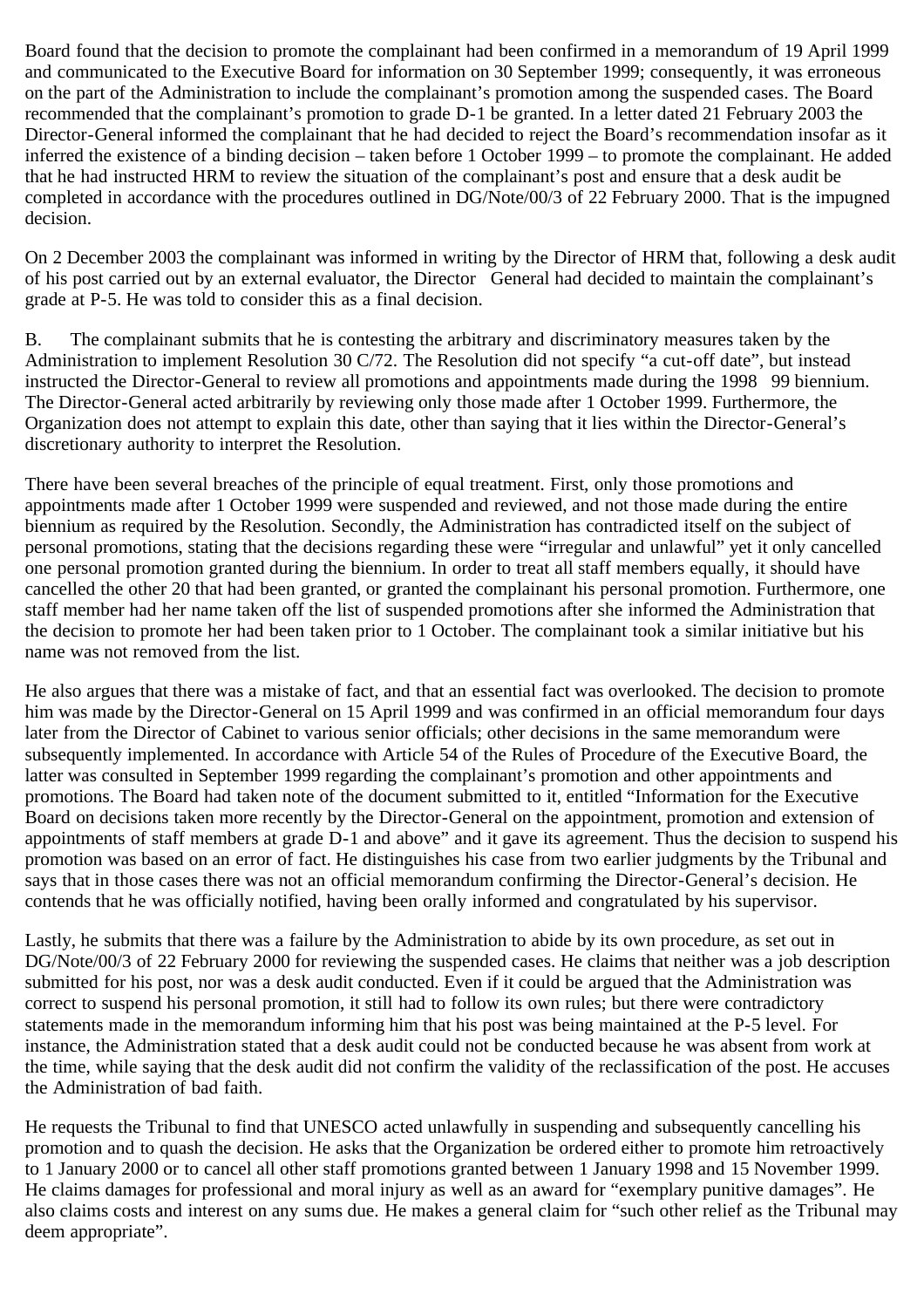C. In its reply the Organization states that although the complaint is receivable *ratione temporis* it is not receivable *ratione materiae*. Since the Director-General ordered a review of the complainant's post, the letter of 21 February 2003 does not constitute a final decision; however, that letter has replaced the old decision dated 12 December 2000. In addition, UNESCO says that, as the complainant has expanded some of his claims, and even added new ones, these are not receivable.

On the merits, it points out that the complainant has referred to procedural flaws made in a desk audit carried out on his "old" post in 2000 during which he could not be interviewed. As a result, no promotion could be confirmed unless a final decision had concluded that the audited post was at the level corresponding to the promotion. The decision of 21 February 2003 ordering a new assessment of the complainant's post took account of the recommendation of the Appeals Board. It is on the basis of the results of the desk audit that the Organization will take a final decision.

UNESCO denies bad faith or having taken any arbitrary or discriminatory measures. Not only was it within the Director General's discretion to decide how to implement the General Conference Resolution, but, it notes, the Executive Board had expressed its support at its 159th Session for the manner in which the Director-General had decided to proceed. Additionally, the decision to suspend promotion was only a provisional measure, allowing a review of each case to be carried out subsequently. Nor was there any breach of the principle of equal treatment. The Organization refers to the Tribunal's case law on this issue. This principle only applies to lawful measures and it cannot give rise to a right to benefit from an unlawful measure. All staff members in the same situation were treated equally, depending on the nature of the suspended promotion. It points out that the staff member, who according to the complainant was treated differently, was not in the same situation in fact or in law.

There was not a mistake of fact, nor was an essential fact overlooked. The steps taken in April 1999 did not constitute a decision binding the Organization and nothing had been communicated to the complainant in such a way as to enable him to consider that UNESCO had intended to notify him of a promotion decision.

D. In his rejoinder the complainant asserts that his complaint is receivable, as are all his claims for relief. He says that UNESCO has tried to confuse the Tribunal by making it appear as if his complaint is about "a simple case of reclassification" and he notes that UNESCO dwells on this aspect rather than addressing his arguments. He reiterates that he has never been given an explanation why 1 October 1999 was chosen as the cut-off date; this, he says, is surely arbitrary. He presses his plea that, in order not to be discriminatory, all personal promotions made during the biennium should have been reviewed. He denies that he is trying to benefit from an irregular and unlawful decision of the former Director General. He maintains his position that the decision to grant him a personal promotion was made on 15 April 1999 and confirmed in an official memorandum four days later.

E. In its surrejoinder UNESCO maintains that the complaint is not receivable *ratione materiae*. The complainant has filed his complaint prematurely, without waiting for a final decision on the matter. It informs the Tribunal that the Director-General made a final decision on the matter on 2 December 2003, rejecting the complainant's request for a promotion. It asks the Tribunal not to find the absence of a new complaint to be an obstacle in ruling on this one. Therefore, it requests the Tribunal to allow the complainant to comment on this new decision before it rules on the complaint. It says that this new review of the post was carried out by an external evaluator following the proper procedures. There has been no mistake of fact, as there had been no official decision taken before 1 October 1999 regarding the complainant's personal promotion. Furthermore, UNESCO notes that the complainant has not produced any evidence to the contrary.

F. In his further statement the complainant reiterates that the decision giving rise to his complaint was the decision of 12 December 2000, which he appealed against to the Appeals Board. Furthermore, had he not filed his complaint against the Director-General's decision on his appeal, the matter would have been considered closed by the Administration. He contends that the desk audit recently conducted was both formally and procedurally flawed. The Organization should have conducted the audit in June 2000. Instead, it was conducted in August 2003, and there are elements and conditions that had existed earlier that could no longer be re-created. The external evaluator was not impartial and the results of his report cannot be independently verified.

G. In its final comments, UNESCO presses its pleas. It maintains that the reclassification review was carried out properly. The Director-General's decision following the complainant's appeal was not a final one, because he had requested that a new desk audit be carried out on the complainant's post. It was the decision on 2 December 2003, following the desk audit, which should be considered as the final decision.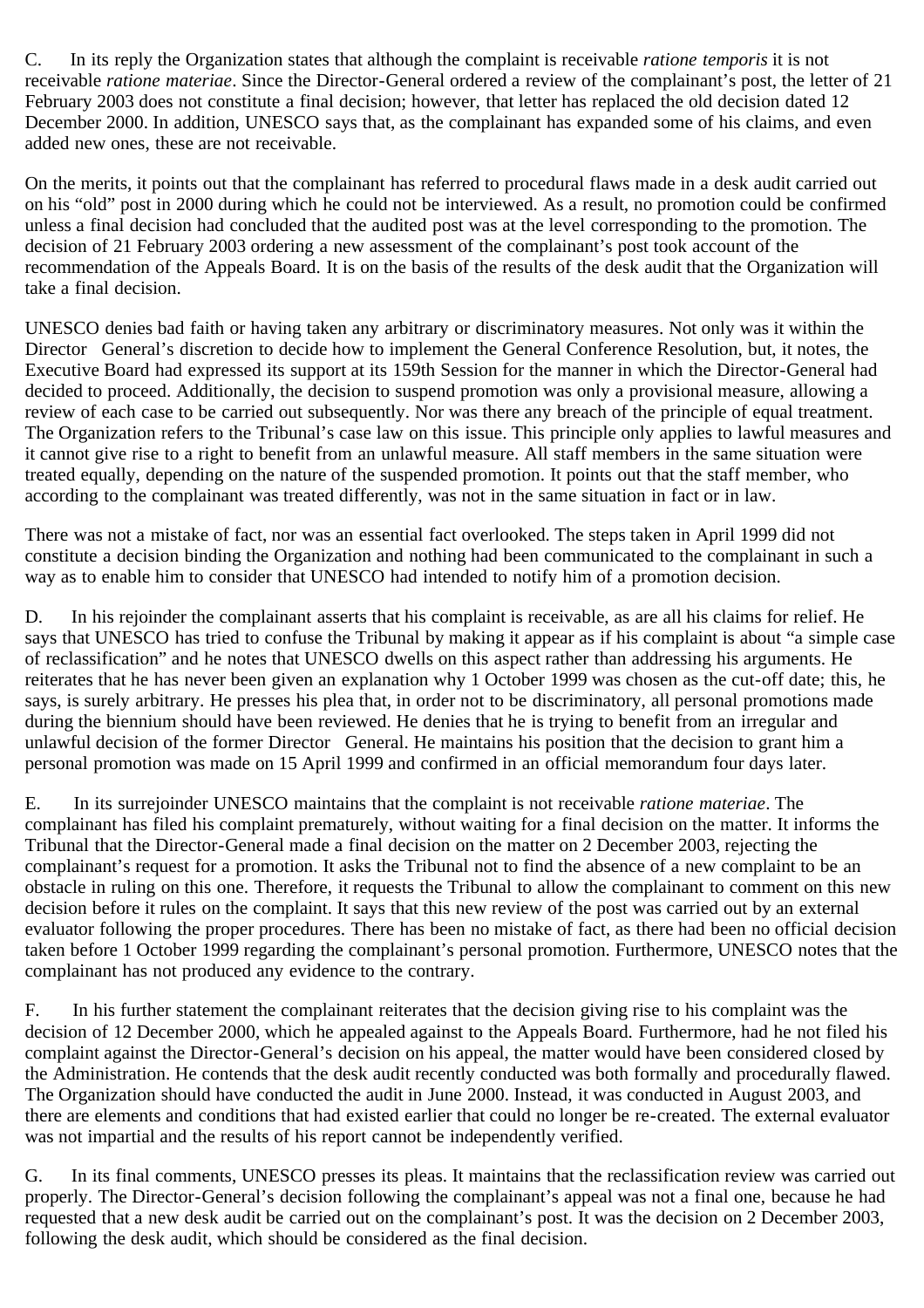### CONSIDERATIONS

1. The complainant has been employed by UNESCO since 1981. In October 1991 he was appointed Senior Budget Officer in the Bureau of the Budget at grade P-5. In March 2000 he was transferred to the Inspectorate-General as Deputy Inspector-General, a post also classified as P-5. The memorandum dated 7 April 1999 containing a proposal for his transfer also indicated that he was to be considered for personal promotion to grade D 1 in January 2000.

2. By a note of 22 October 1999 the Director-General notified various senior officials that he had decided, amongst other things, to grant personal promotions to grade D 1 to certain staff members. The complainant's name was included in the list of persons to be so promoted. The note indicated that the promotions were to take effect from 1 November 1999 but it was not accompanied by a direction that steps be taken to give effect to them. And although the decision came to the attention of the complainant, it was not personally notified to him.

3. A new Director-General was appointed with effect from 15 November 1999. On the same day the General Conference invited the Director-General to review all promotions and appointments made during the 1998 99 biennium. In consequence, the Director-General informed senior officials on 26 November that he had "decided to suspend temporarily the implementation of [...] decisions [...] taken as of 1 October 1999 […] relating to appointments, reclassifications and promotions" and that each case would be examined in the context of an overall review. The decision granting the complainant a personal promotion was treated as a decision taken after 1 October and, accordingly, its implementation was suspended.

4. Subsequently, on 22 February 2000, the Director General announced that the personal promotions which had been temporarily suspended were to be treated as reclassifications. The note set out the procedure to be followed, including revised job descriptions and desk audits, to determine whether the posts of those who had been included in the former Director-General's list of personal promotions should be reclassified.

5. The complainant was informed by a memorandum dated 12 December 2000, but not received until 24 January 2001, that the decision to grant him a personal promotion to grade D-1 would not be implemented and that his former post was maintained at grade P 5. He then appealed to the Director General and, having received no reply, later appealed to the Appeals Board.

6. In his appeal the complainant raised three distinct issues. The first was that the decision to grant him a personal promotion had not been taken after 1 October 1999, but in April of that year. The second was that the decision not to implement his promotion involved unequal treatment. The third was that the review procedures announced with respect to reclassification of the posts occupied by those whose personal promotions had been suspended were not properly applied in his case.

7. On 12 December 2002 the Board recommended that the complainant be granted promotion to grade D-1 with effect from 27 March 2000, the date on which he was transferred to the Inspectorate General. The recommendation was based on the Board's opinion that the decision to grant the complainant a personal promotion was taken prior to 1 October 1999 and, thus, should not have been included in the suspended cases. Additionally, the Board expressed the view that the procedure relating to the desk audit and reclassification of the complainant's post was "faulted with substantial illegalities and irregularities". However, the Board rejected the complainant's contention that the course adopted by the Director-General was discriminatory.

8. The Director-General informed the complainant on 21 February 2003 that he had "decided to reject partially the [Appeals Board's] recommendation insofar as it infers the existence of a binding decision relating to [his] promotion before 1 October 1999". He also informed the complainant that he had instructed that a review of his post be "duly completed by a regular desk audit [...] in order to assess [his] eligibility for promotion to grade D-1". That is the decision which is the subject of the complaint.

#### *The complaint*

9. The complainant raises before the Tribunal the same issues that were raised before the Appeals Board, albeit with slightly different emphasis and arguments. He again argues that the Director-General has mistaken an essential fact in that the decision to grant him a personal promotion was taken prior to 1 October 1999. He contends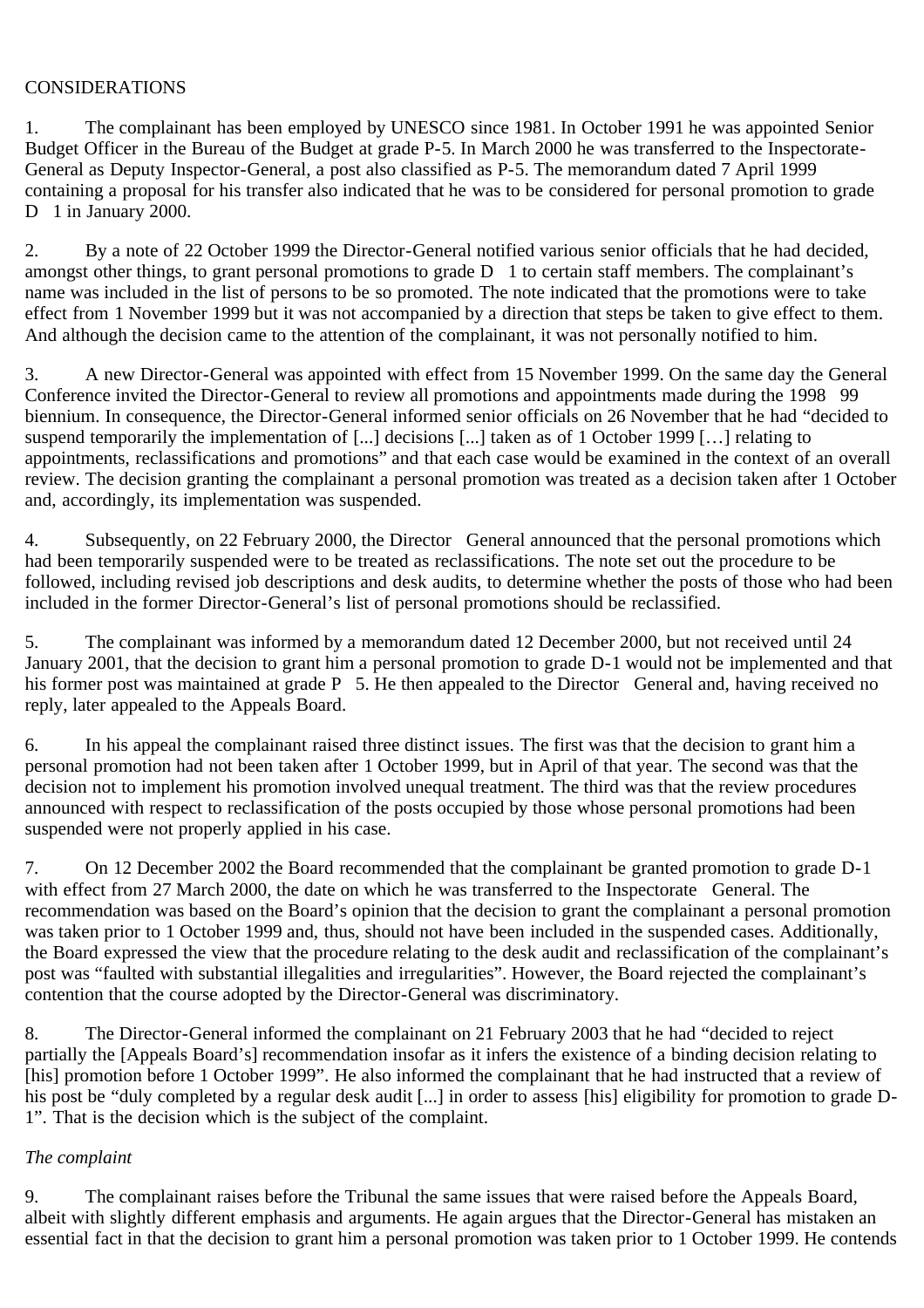that the Director-General acted in an arbitrary and discriminatory fashion by suspending and cancelling only some of the promotions granted in 1998 99 and, also, by cancelling only some of the personal promotions to grade D-1. He also raises the issue of the desk audit but contends that his situation could not be remedied by one and that, as the proper procedures were not observed, his promotion to grade D-1 should be confirmed.

10. By way of relief, the complainant seeks an order granting him retroactive promotion to grade D-1 with effect from 1 January 2000 or, in the alternative, an order cancelling all other staff promotions granted between 1 January 1998 and 15 November 1999. Additionally, he claims moral and professional damages, exemplary punitive damages, costs and interest on any sums due.

## *The issues*

11. UNESCO submits that the complaint is not receivable *ratione materiae* as the Director-General had ordered a review of the complainant's post, which was in progress at the time the complaint was filed, and only when that review was completed and a decision made on the question whether to promote him would there be a final decision. By the time UNESCO filed its surrejoinder, that review had been completed and a decision made, on 2 December 2003, not to promote the complainant. UNESCO then invited the Tribunal to "consider the link between the final decision dated 2 December 2003 and the impugned decision dated 21 February 2003" and to confirm "the legality and validity of the procedure applied for the review of the [c]omplainant's posts". This course is opposed by the complainant in his further statement which he was given leave to file. Nonetheless, he criticises the desk audits, as well as maintaining that the situation regarding his post cannot be remedied by the conduct of those audits.

12. As a subsidiary issue relating to receivability, UNESCO also points out that the claims with respect to moral, professional and "exemplary punitive damages" were made for the first time before the Tribunal and, on that account, are not receivable.

13. Additionally, UNESCO asserts that the decision to grant the complainant a personal promotion was not taken prior to 1 October 1999. It also denies the allegation of discrimination and contends that the procedures laid down with respect to the review of personal promotions are applicable to the complainant notwithstanding the time that has elapsed since those procedures were announced.

# *Receivability*

14. Article VII(1) of the Tribunal's Statute provides:

"A complaint shall not be receivable unless the decision impugned is a final decision and the person concerned has exhausted such other means of resisting it as are open to him under the applicable Staff Regulations."

15. If the decision of 21 February 2003 partially rejecting the recommendation of the Appeals Board was not a final decision, the complaint is not receivable. And that is so notwithstanding the request in UNESCO's surrejoinder that the Tribunal consider the link between it and the subsequent decision of 2 December 2003 and confirm the legality of the procedures adopted with respect to the latter decision.

16. Ordinarily, the process of decision making involves a series of steps or findings which lead to a final decision. Those steps or findings do not constitute a decision, much less a final decision. They may be attacked as part of a challenge to the final decision but they, themselves, cannot be the subject of a complaint to the Tribunal. Occasionally however, what appears to be a single and final decision may embody more than one decision. That will be the case if separate and distinct issues have to be decided. So, too, a decision which does not resolve an entire dispute may nonetheless constitute a final decision if it is a decision on a separate and distinct issue. The present is such a case.

17. By the time of the Director-General's first decision not to promote the complainant to grade D-1, communicated in a memorandum dated 12 December 2000 and received on 24 January 2001, two distinct issues had emerged. The first was whether the complainant's promotion should be confirmed without reclassification of his post. The second, which arose only if the first issue was decided against him, was whether he should be granted a promotion in consequence of reclassification.

18. The decision to reject partially the recommendation of the Appeals Board and to review the complainant's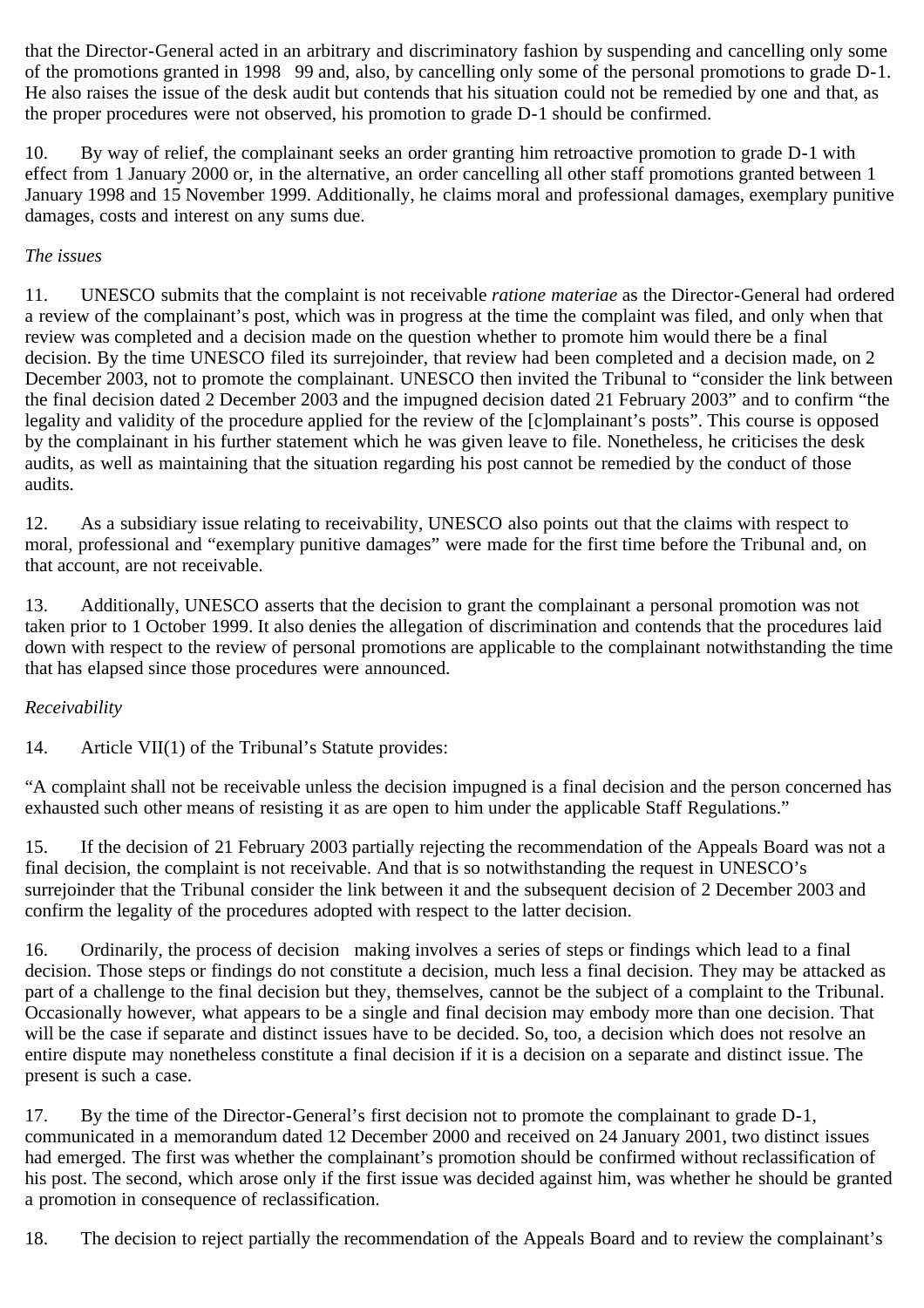post by a proper desk audit was necessarily a decision not to promote him to grade D-1 unless his post was reclassified. Because that was a distinct issue that had emerged, primarily by reference to the question whether a decision to promote the complainant had been taken prior to 1 October 1999, that was also a final decision. To that extent, the complaint is receivable. However, and to the extent that there is a question whether the complainant's post should have been reclassified, that issue was not decided until 2 December 2003, well after the complaint was lodged. That being so, that latter question cannot be considered in the present proceedings.

## *Date of promotion decision*

19. In support of his contention that the decision to grant him a personal promotion was taken prior to 1 October 1999, the complainant points to two documents that came into existence prior to that date. The first is a memorandum to the Director General, dated 7 April 1999, proposing, amongst other things, to transfer the complainant to the Inspectorate-General. It was stated in that document that the complainant's "seniority and experience would seem to qualify him for a personal promotion to D-1 level early in the next biennium". In the margin, next to the proposal to transfer the complainant, there appear these words in the handwriting of the former Director-General: "and with personal promotion to D-1, with effect from 1.1.2000".

20. The second document on which the complainant relies is a report, dated 30 September 1999, from the Director-General to the Executive Board of UNESCO concerning "decisions […] taken since the previous session regarding the appointment and the extension of appointments […] at grade D-1". The document records the promotion, amongst others, of the complainant in a personal capacity "with effect from 1 November 1999". In that report, the complainant is described as "Principal Administrator (Budget)/Head of Division (Bureau of the Budget)". There is no reference to any intended transfer to the Inspectorate-General.

21. The first matter that should be noted is that the handwritten note on the memorandum of 7 April 1999 and the report of 30 September 1999 are concerned with different situations. The former is concerned with a promotion "with effect from 1.1.2000" and is linked to the transfer of the complainant to the Inspectorate-General. The latter is concerned with a promotion "with effect from 1 November 1999" and refers specifically to the complainant's post, at the material time, in the Bureau of the Budget. It was the latter decision that was communicated to senior officials on 22 October 1999.

22. It was explained by the Tribunal in Judgment 2112 that there is a difference between administrative formalities, involving internal documents, and the notification of a decision so as to bind an organisation to that decision. Even if the handwritten note on the memorandum of 7 April may be regarded as a decision – as distinct from an "*aide mémoire*", which it more closely resembles – it cannot be regarded as anything more than a tentative decision linked to the complainant's transfer to the Inspectorate-General. More to the point, the decision was replaced by a decision to grant a personal promotion with effect from an earlier date and not in any way linked to the complainant's transfer. It was that latter decision that was reported to the Executive Board, not the former. Having regard to these matters, it is impossible to treat the handwritten note on the memorandum of 7 April as a decision binding on UNESCO.

23. It is clear from Judgments 1560, 2112, 2201, and 2213 that a decision becomes binding on an organisation only when it is notified to the official concerned in the prescribed manner or in some other manner that gives rise to an inference that it was intended to notify the official of the decision. In the present case, there never was any formal notification to the complainant of his personal promotion to grade D 1. The only document from which it might possibly be inferred that it was intended to notify him of that promotion is the Director-General's note on 22 October addressed to the Deputy Director-General, Assistant Directors-General, Directors and Bureaux Heads. Had that note included a direction to take the necessary steps to implement the decisions recorded in the note, it might be possible to infer that it was intended that the officials concerned should be informed of them. However, in the absence of any directive of that kind, that inference cannot be drawn. It follows that there is nothing to indicate that the decision mentioned in the Director-General's note of 22 October became binding on UNESCO with respect to the complainant. Of more immediate consequence, the decision with respect to the complainant was taken after 1 October 1999 and his contention to the contrary must be rejected.

# *Alleged discrimination*

24. The complainant advances three different arguments in support of his contention that the decision not to grant him a promotion to grade D-1 without reclassification of his post is discriminatory. The first is that the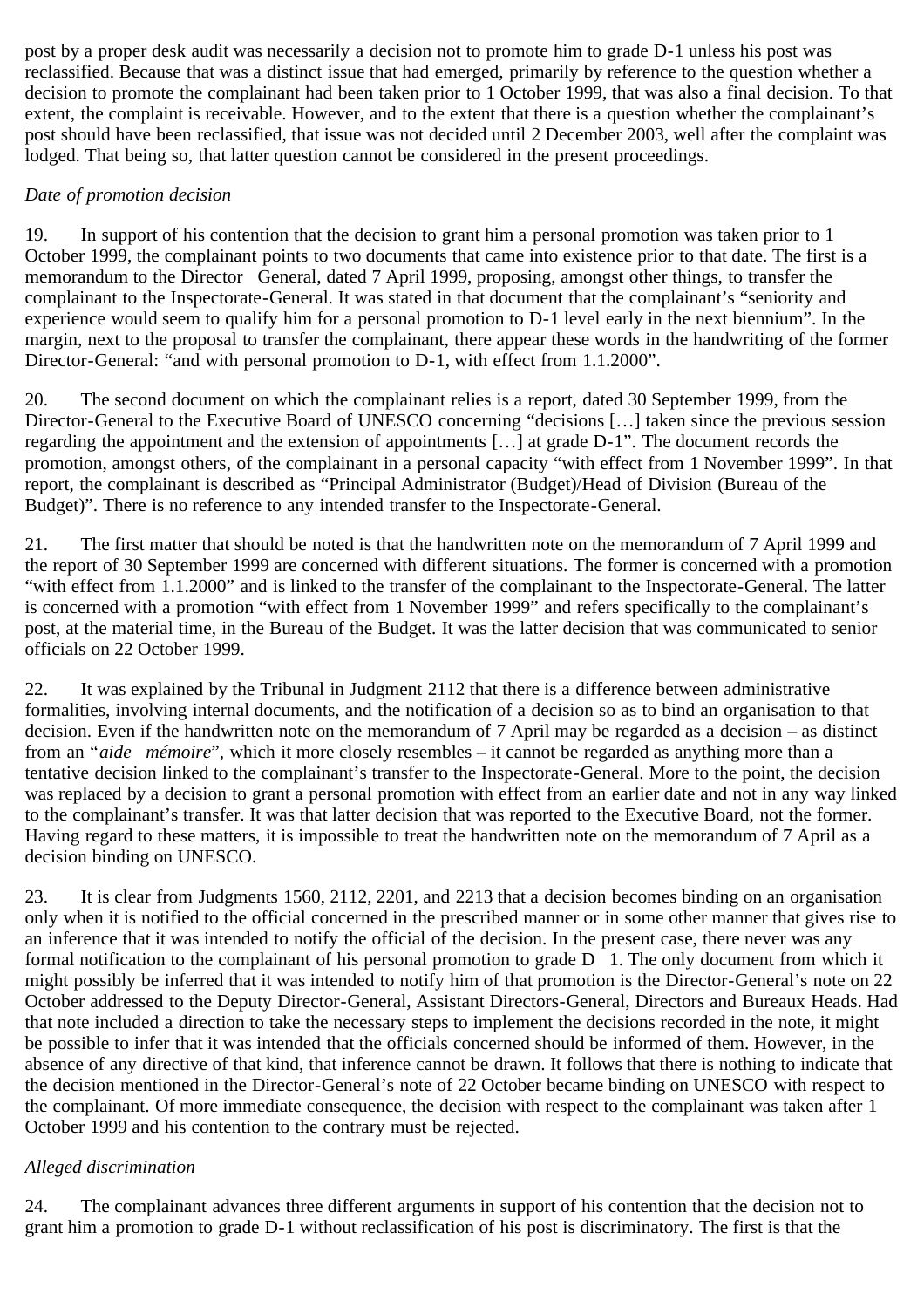decision to select only those promotions and appointments decided after 1 October 1999 in the face of the General Conference Resolution with respect to all appointments and promotions in the 1998-99 biennium is arbitrary and discriminatory. The argument is mistaken. It may safely be assumed that a number of the relevant decisions taken in the biennium in question were formally notified to the officials concerned and, thus, had become binding on UNESCO. The appropriate point of comparison is not the entire body of promotions and appointments decided in that period, but those that had not become binding as at 15 November 1999. To establish discrimination, the complainant must show that, from within that class, some promotions were confirmed without reclassification and that that was a proper course which was also applicable in his case. In this last regard, it is sufficient to repeat what was said in Judgment 1536, namely that, "[e]quality of treatment means equality in the observance of the law, not in the breach of it". That aside, however, the complainant's argument fails at the first step. He does not show that decisions to promote officials which had not taken effect at 15 November 1999 were implemented without reclassification.

25. The second argument advanced by the complainant is that of the 21 personal promotions decided during 1998-99, his was the only one that was not confirmed. This argument suffers from the same defects as his first argument and must be rejected for the same reasons.

26. In his third argument the complainant points to a particular staff member whose personal promotion was decided "at more or less the same time" as his and was initially included in the list of suspended cases but removed when she pointed out that her promotion was decided prior to 1 October 1999. As already pointed out, the complainant's promotion was decided after that date. He thus does not establish unequal treatment by referring to a particular case which was decided prior to 1 October and which, as UNESCO points out, was personally notified to her and a directive issued to the Director of Personnel to give effect to it.

27. The complainant's arguments with respect to discrimination must be rejected.

### *Desk audits*

28. As already explained, the question whether the complainant's post should have been reclassified is not before the Tribunal. It is, therefore, not part of the Tribunal's function to decide whether or not the procedures relating to possible reclassification were properly followed. The issue is whether if, as the complainant contends, his situation cannot be remedied by conducting a desk audit, that should result in his promotion to grade D-1. His argument to that effect must be rejected. If desk audits cannot or could not be conducted in such a way as to determine whether the complainant's post should have been reclassified – a matter on which the Tribunal expresses no opinion – the proper course is for UNESCO to devise some other procedure.

## DECISION

For the above reasons,

1. The complaint is dismissed insofar as it concerns the decision not to promote the complainant without reclassification of his post.

2. The complaint is otherwise dismissed as not receivable.

In witness of this judgment, adopted on 19 May 2004, Mr James K. Hugessen, Vice President of the Tribunal, Mrs Flerida Ruth P. Romero, Judge, and Ms Mary G. Gaudron, sign below, as do I, Catherine Comtet, Registrar.

Delivered in public in Geneva on 14 July 2004.